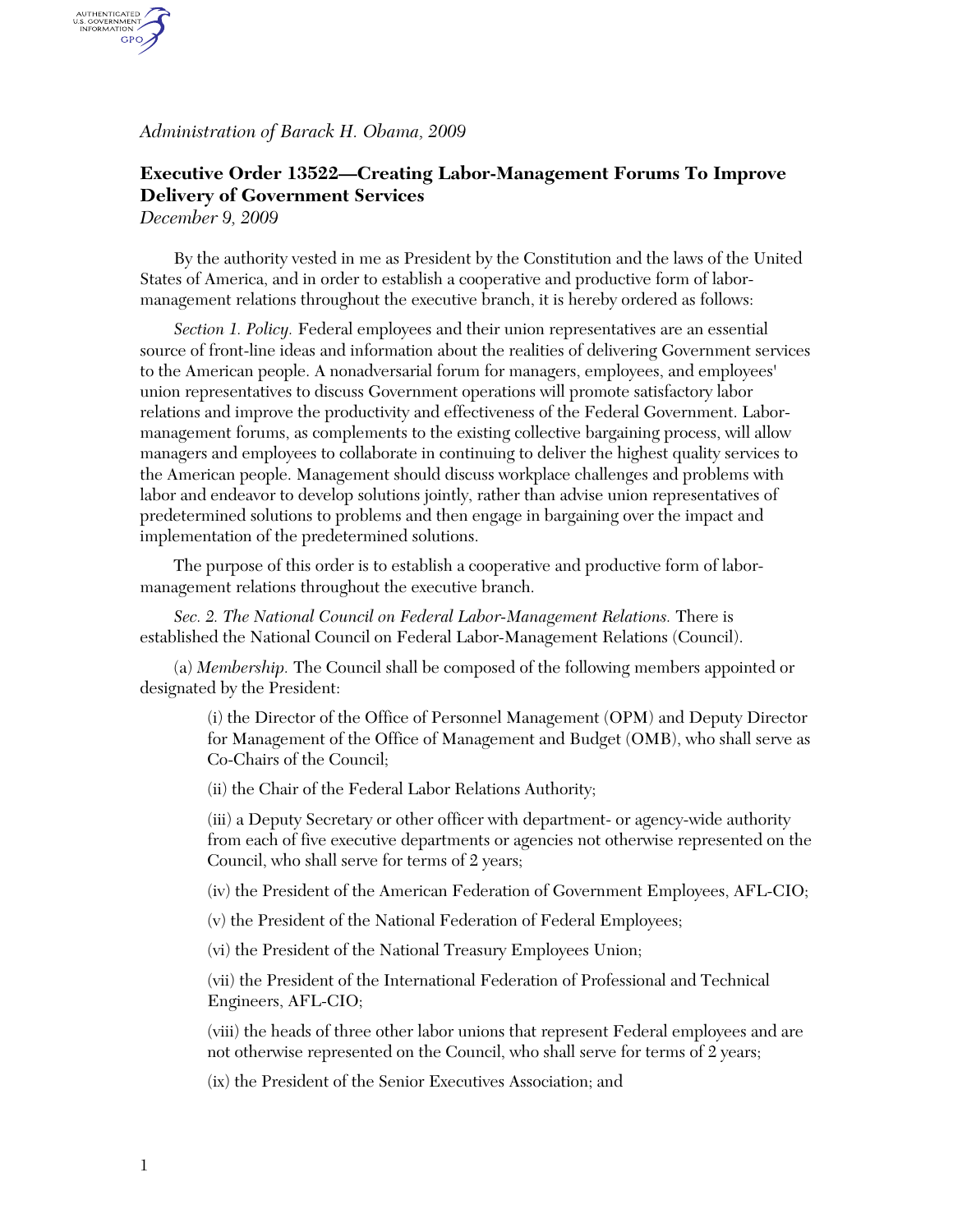(x) the President of the Federal Managers Association.

(b) *Responsibilities and Functions.* The Council shall advise the President on matters involving labor-management relations in the executive branch. Its activities shall include, to the extent permitted by law:

> (i) supporting the creation of department- or agency-level labor-management forums and promoting partnership efforts between labor and management in the executive branch;

> (ii) developing suggested measurements and metrics for the evaluation of the effectiveness of the Council and department or agency labor-management forums in order to promote consistent, appropriate, and administratively efficient measurement and evaluation processes across departments and agencies;

(iii) collecting and disseminating information about, and providing guidance on, labor-management relations improvement efforts in the executive branch, including results achieved;

(iv) utilizing the expertise of individuals both within and outside the Federal Government to foster successful labor-management relations, including through training of department and agency personnel in methods of dispute resolution and cooperative methods of labor-management relations;

(v) developing recommendations for innovative ways to improve delivery of services and products to the public while cutting costs and advancing employee interests;

(vi) serving as a venue for addressing systemic failures of department- or agency-level forums established pursuant to section 3 of this order; and

(vii) providing recommendations to the President for the implementation of several pilot programs within the executive branch, described in section 4 of this order, for bargaining over subjects set forth in 5 U.S.C. 7106(b)(1).

(c) *Administration.*

(i) The Co-Chairs shall convene and preside at meetings of the Council, determine its agenda, and direct its work.

(ii) The Council shall seek input from nonmember executive departments and agencies, particularly smaller agencies. It also may, from time to time, invite persons from the private and public sectors to submit information. The Council shall also seek input from Federal manager and professional associations, companies, nonprofit organizations, State and local governments, Federal employees, and customers of Federal services, as needed.

(iii) To the extent permitted by law and subject to the availability of appropriations, OPM shall provide such facilities, support, and administrative services to the Council as the Director of OPM deems appropriate.

(iv) Members of the Council shall serve without compensation for their work on the Council, but may be allowed travel expenses, including per diem in lieu of subsistence, as authorized by law for persons serving intermittently in Government service (5 U.S.C. 5701–5707), consistent with the availability of funds.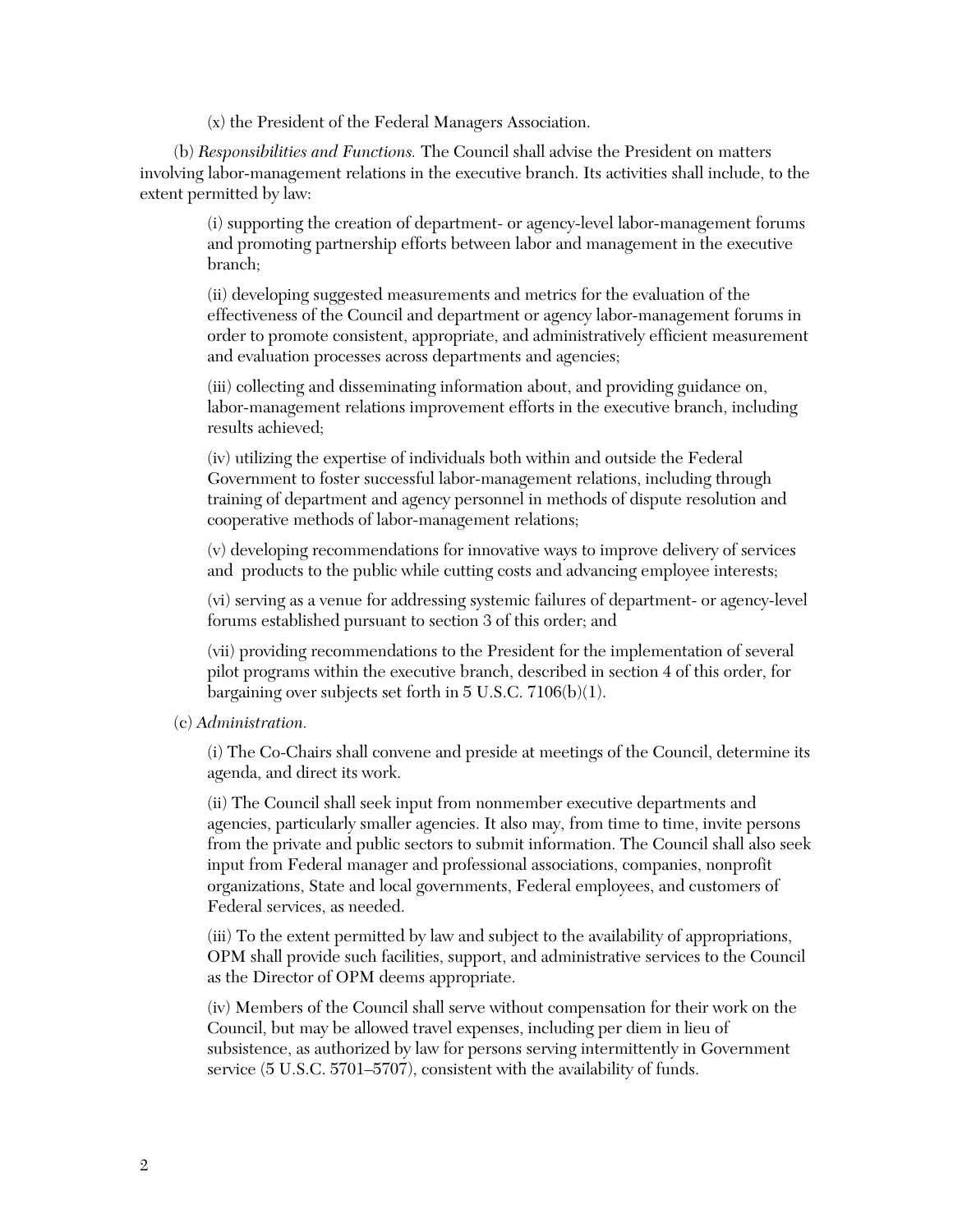(v) The heads of executive departments and agencies shall, to the extent permitted by law, provide to the Council such assistance, information, and advice as the Council may require for purposes of carrying out its functions.

(vi) Insofar as the Federal Advisory Committee Act, as amended (5 U.S.C. App.), may apply to the Council, any functions of the President under that Act, except that of reporting to the Congress, shall be performed by the Director of OPM in accordance with the guidelines that have been issued by the Administrator of General Services.

(d) *Termination.* The Council shall terminate 2 years after the date of this order unless extended by the President.

*Sec. 3. Implementation of Labor-Management Forums Throughout the Executive Branch.* 

 (a) The head of each executive department or agency that is subject to the provisions of the Federal Service Labor-Management Relations Act (5 U.S.C. 7101 *et seq.),* or any other authority permitting employees of such department or agency to select an exclusive representative shall, to the extent permitted by law:

> (i) establish department- or agency-level labor-management forums by creating labormanagement committees or councils at the levels of recognition and other appropriate levels agreed to by labor and management, or adapting existing councils or committees if such groups exist, to help identify problems and propose solutions to better serve the public and agency missions;

> (ii) allow employees and their union representatives to have pre-decisional involvement in all workplace matters to the fullest extent practicable, without regard to whether those matters are negotiable subjects of bargaining under 5 U.S.C. 7106; provide adequate information on such matters expeditiously to union representatives where not prohibited by law; and make a good-faith attempt to resolve issues concerning proposed changes in conditions of employment, including those involving the subjects set forth in 5 U.S.C. 7106(b)(1), through discussions in its labormanagement forums; and

> (iii) evaluate and document, in consultation with union representatives and consistent with the purposes of this order and any further guidance provided by the Council, changes in employee satisfaction, manager satisfaction, and organizational performance resulting from the labor-management forums.

(b) Each head of an executive department or agency in which there exists one or more exclusive representatives shall, in consultation with union representatives, prepare and submit for approval, within 90 days of the date of this order, a written implementation plan to the Council. The plan shall:

> (i) describe how the department or agency will conduct a baseline assessment of the current state of labor relations within the department or agency;

(ii) report the extent to which the department or agency has established labormanagement forums, as set forth in subsection  $(a)(i)$  of this section, or may participate in the pilot projects described in section 4 of this order;

(iii) address how the department or agency will work with the exclusive representatives of its employees through its labor-management forums to develop department-, agency-, or bargaining unit-specific metrics to monitor improvements in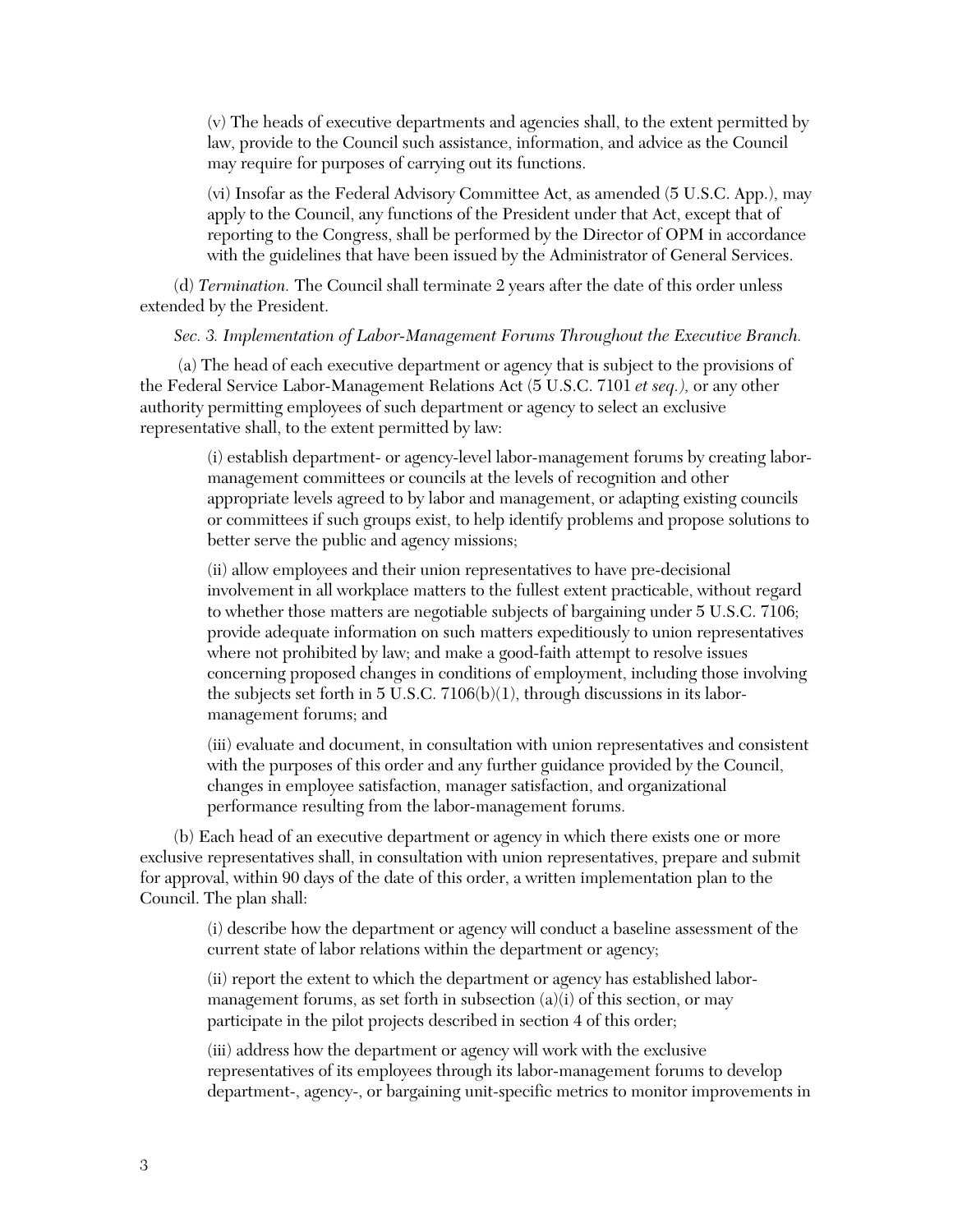areas such as labor-management satisfaction, productivity gains, cost savings, and other areas as identified by the relevant labor-management forum's participants; and

(iv) explain the department's or agency's plan for devoting sufficient resources to the implementation of the plan.

(c) The Council shall review each executive department or agency implementation plan within 30 days of receipt and provide a recommendation to the Co-Chairs as to whether to certify that the plan satisfies all requirements of this order. Plans that are determined by the Co-Chairs to be insufficient will be returned to the department or agency with guidance for improvement and resubmission within 30 days. Each department or agency covered by subsection (b) of this section must have a certified implementation plan in place no later than 150 days after the date of this order, unless the Co-Chairs of the Council authorize an extension of the deadline.

## *Sec. 4. Negotiation over Permissive Subjects of Bargaining.*

 (a) In order to evaluate the impact of bargaining over permissive subjects, several pilot projects of specified duration shall be established in which some executive departments or agencies elect to bargain over some or all of the subjects set forth in  $5 \text{ U.S.C. } 7106(b)(1)$  and waive any objection to participating in impasse procedures set forth in 5 U.S.C. 7119 that is based on the subjects being permissive. The Council shall develop recommendations for establishing the pilot projects, including (i) recommendations for evaluating such pilot projects on the basis, among other things, of their impacts on organizational performance, employee satisfaction, and labor relations of the affected departments or agencies; (ii) recommended methods for evaluating the effectiveness of dispute resolution procedures adopted and followed in the course of the pilot projects; and (iii) a recommended timeline for expeditious implementation of the pilot programs.

(b) The Council shall present its recommendations to the President within 150 days after the date of this order.

(c) No later than 18 months after implementation of the pilot projects, the Council shall submit a report to the President evaluating the results of the pilots and recommending appropriate next steps with respect to agency bargaining over the subjects set forth in 5 U.S.C. 7106(b)(1).

## *Sec. 5. General Provisions.*

 (a) Nothing in this order shall abrogate any collective bargaining agreements in effect on the date of this order.

(b) Nothing in this order shall be construed to limit, preclude, or prohibit any head of an executive department or agency from electing to negotiate over any or all of the subjects set forth in 5 U.S.C.  $7106(b)(1)$  in any negotiation.

(c) Nothing in this order shall be construed to impair or otherwise affect:

(i) authority granted by law to an executive department, agency, or the head thereof; or

(ii) functions of the Director of OMB relating to budgetary, administrative, or legislative proposals.